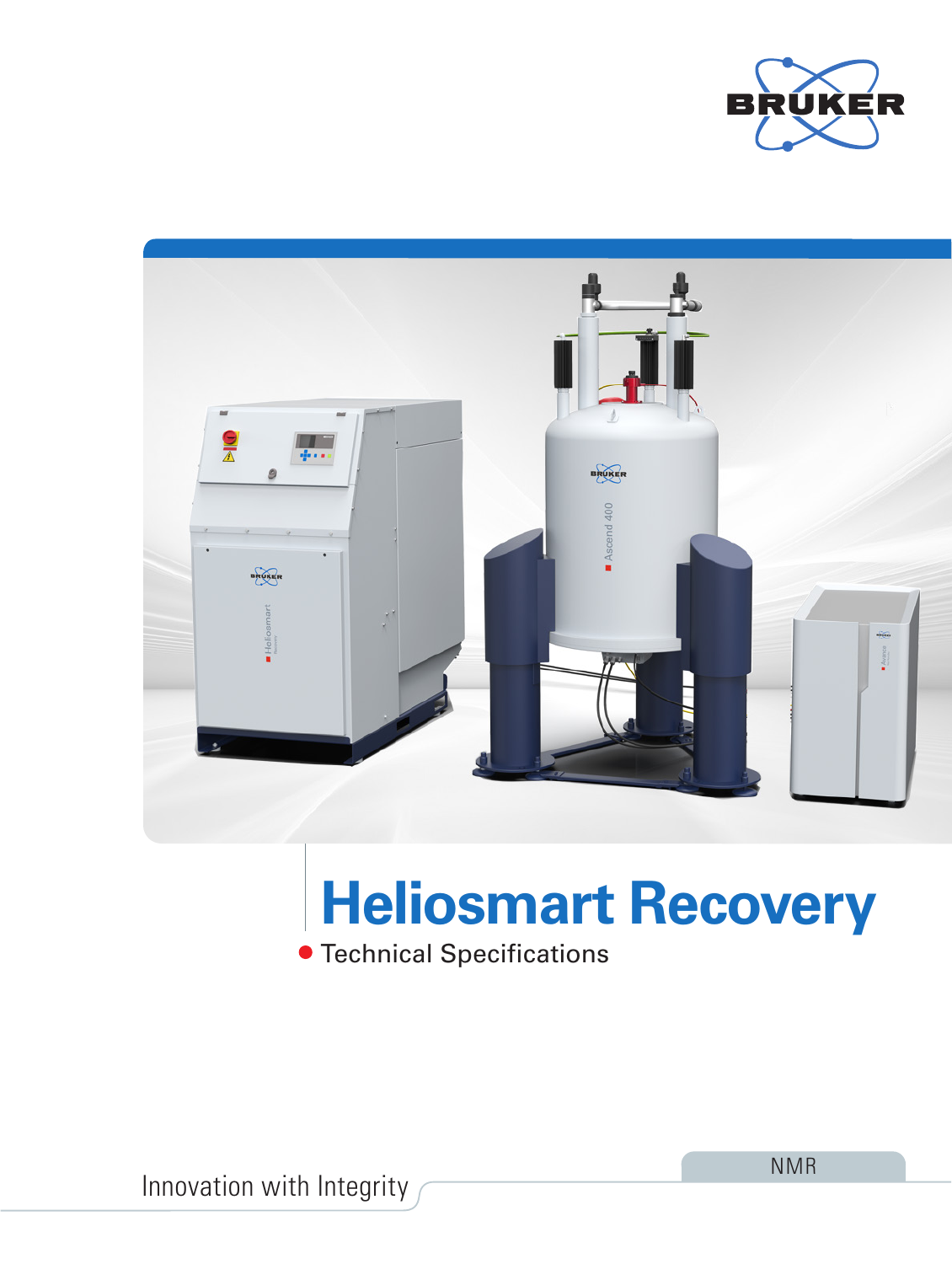### **• Technical Specifications**

The Bruker Heliosmart Recovery system is a very compact, easy-to-site helium collection unit that has been carefully optimized for the use with NMR spectrometers.

Helium is a scarce, non-renewable resource. To protect this resource in a socially responsible way and to make lab operations more sustainable, the Bruker Heliosmart Recovery system collects helium boil-off from NMR magnets and stores the gas in high pressure cylinders. From there, the gaseous helium can be re-used for other purposes or returned to a gas supplier. NMR users who have access to a helium liquefaction facility can purify and reliquefy the helium and re-use it in an NMR magnet to become more independent, especially during periods of global helium shortage. To keep costs low and to make siting as easy as possible, the Bruker Heliosmart has been dimensioned to collect the steady state boiloff of several NMR magnets in parallel, excluding helium transfers, resulting in a typical recovery rate of 80 - 85 percent. The Bruker Heliosmart Recovery system has been carefully engineered to ensure safe operation with NMR magnets and has been optimized to eliminate spectral artifacts.

The Bruker Heliosmart Recovery is a fully integrated helium recovery system with an internal gas bag and a three-stage high pressure compressor. The compressor starts and stops automatically as a function of the fill level of the gas bag, and typically requires ten to twelve minutes to empty the gas bag. The recovery system is equipped with an electronic control unit with a color display. The system also includes pressure relief valves, a filter unit, and a condensate drain.

| <b>Helium Recovery Set incl. Connecting</b><br><b>Hardware for one NMR Magnet</b><br>AH0721 | <b>European Version</b>                                                                                                                                                                                             | <b>US Version</b>          |
|---------------------------------------------------------------------------------------------|---------------------------------------------------------------------------------------------------------------------------------------------------------------------------------------------------------------------|----------------------------|
| <b>Electrical Power</b>                                                                     | 230 V / 50 Hz / 2.2 kW (*)                                                                                                                                                                                          | 220 V / 60 Hz / 2.2 kW (*) |
| Dimensions ( $L \times W \times H$ )                                                        | 1400 mm $\times$ 850 mm $\times$ 1550 mm                                                                                                                                                                            |                            |
| <b>Mass</b>                                                                                 | approx. 450 kg                                                                                                                                                                                                      |                            |
| Gas Bag Volume                                                                              | approx. 400 liters (equivalent to approximately 0.5 liters of liquid helium)                                                                                                                                        |                            |
| <b>Compressor Speed</b>                                                                     | approx. 40 l/min                                                                                                                                                                                                    |                            |
| <b>Fluid Interfaces</b>                                                                     | KF25 (low pressure side); cutting ring fitting for 8 mm pipe (high pressure side)                                                                                                                                   |                            |
| <b>Connecting Hardware</b>                                                                  | The set includes the hardware which is required to connect the recovery unit to one<br>NMR magnet (D3XX dewar or magnet with a KF25 interface). The connecting hard-<br>ware includes 50 meters of flexible tubing. |                            |

Table 1: Technical Specification for the Helium Recovery Set  $*$  Power draw when the compressor is on

| <b>Gas Storage</b><br><b>AH0722</b> | <b>European Version</b>                                                               | <b>US Version</b>                                                                     |
|-------------------------------------|---------------------------------------------------------------------------------------|---------------------------------------------------------------------------------------|
| <b>Operating Pressure</b>           | $200$ bar                                                                             | $200$ bar                                                                             |
| Volume                              | $12 \times 50$ liters (equivalent to<br>approximately 140 liters of liquid<br>helium) | $12 \times 45$ liters (equivalent to<br>approximately 125 liters of liquid<br>helium) |
| Connection Hose to Recovery Unit    | Included (approx. 10 m)                                                               | Included (approx. 10 m)                                                               |

Table 2: Technical Specification for the Gas Storage

| <b>Additional Connecting Hardware</b> |                                                                                                      |        |
|---------------------------------------|------------------------------------------------------------------------------------------------------|--------|
| <b>Extension Set</b>                  | Hardware required to connect one addi-<br>tional magnet (D3XX dewar or KF25) to the<br>recovery unit | AH0723 |
| Recovery Tubing                       | 50 meters of flexible tubing                                                                         | AH0724 |

Table 3: Technical Specification for the Connecting Hardware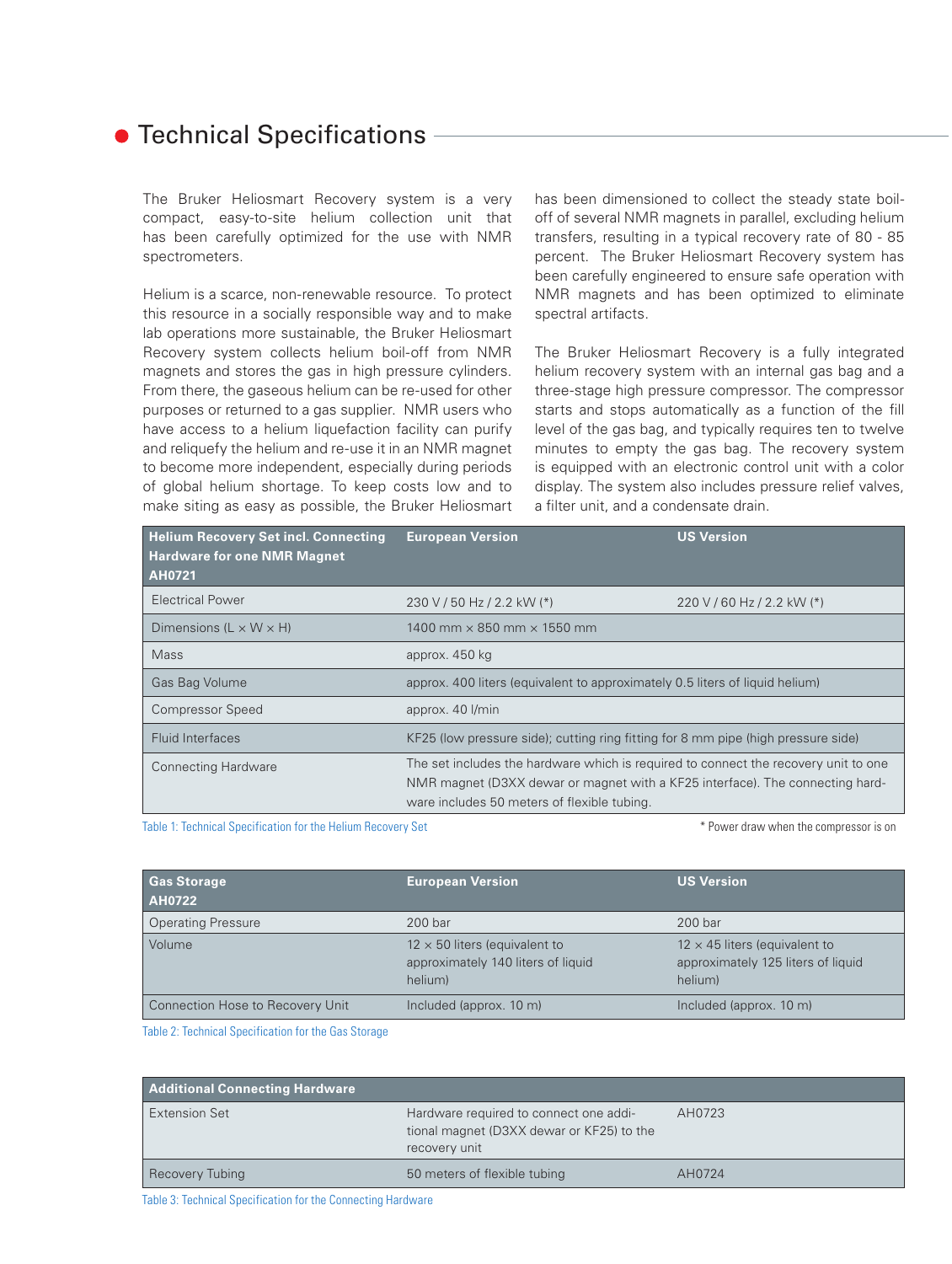### **• Technical Specifications**

#### **Installation Example: Bruker Heliosmart with Three NMR Magnets**

In steady state operation, the three magnets in our installation example boil off a total of 42 milliliters of liquid helium per hour. At room temperature and atmospheric pressure, this corresponds to a volume of approximately 34 liters of helium gas per hour. It thus takes approximately 11 hours for the gas bag inside the Heliosmart Recovery system to fill up.

Once the gas bag is full, the compressor starts automatically, and the helium is compressed from the gas bag into high pressure cylinders. This process takes approximately 10 minutes. While the compressor is running, the power draw of the recovery system amounts to approximately 2.2 kW. After the compression cycle has finished, the recovery system returns to a mostly passive mode in which helium is collected in the gas bag. This passive phase again lasts 11 hours, and then the next compression cycle starts.

The maximum operating pressure of the high pressure cylinders is 200 bar. In our installation example, a high pressure storage consisting of 12 x 50 liter cylinders is used. At 200 bar, this volume corresponds to 140 liters of liquid helium, i.e. the cylinder pack can hold the helium that corresponds to approximately 280 complete fillings of the internal gas bag. In the example presented here, the cylinder pack would thus be full after four to five months of continuous helium recovery.

| <b>Magnet</b>      | <b>Steady-State</b><br><b>Boil-Off</b> |
|--------------------|----------------------------------------|
| Magnet 1 (400 MHz) | $13 \text{ ml/h}$                      |
| Magnet 2 (500 MHz) | $13 \text{ ml/h}$                      |
| Magnet 3 (600 MHz) | $16$ ml/h                              |

Table 4: Steady-state helium consumption of the magnets in the installation example.



Figure 1: Artist's view of the setup described in the installation example with one recovery unit and three NMR magnets. The high pressure storage is not shown.



Figure 2: Gas bag fill level and gas storage pressure as a function of time for the installation example described in the text. The gray vertical bars indicate when the three-stage compressor is operational.